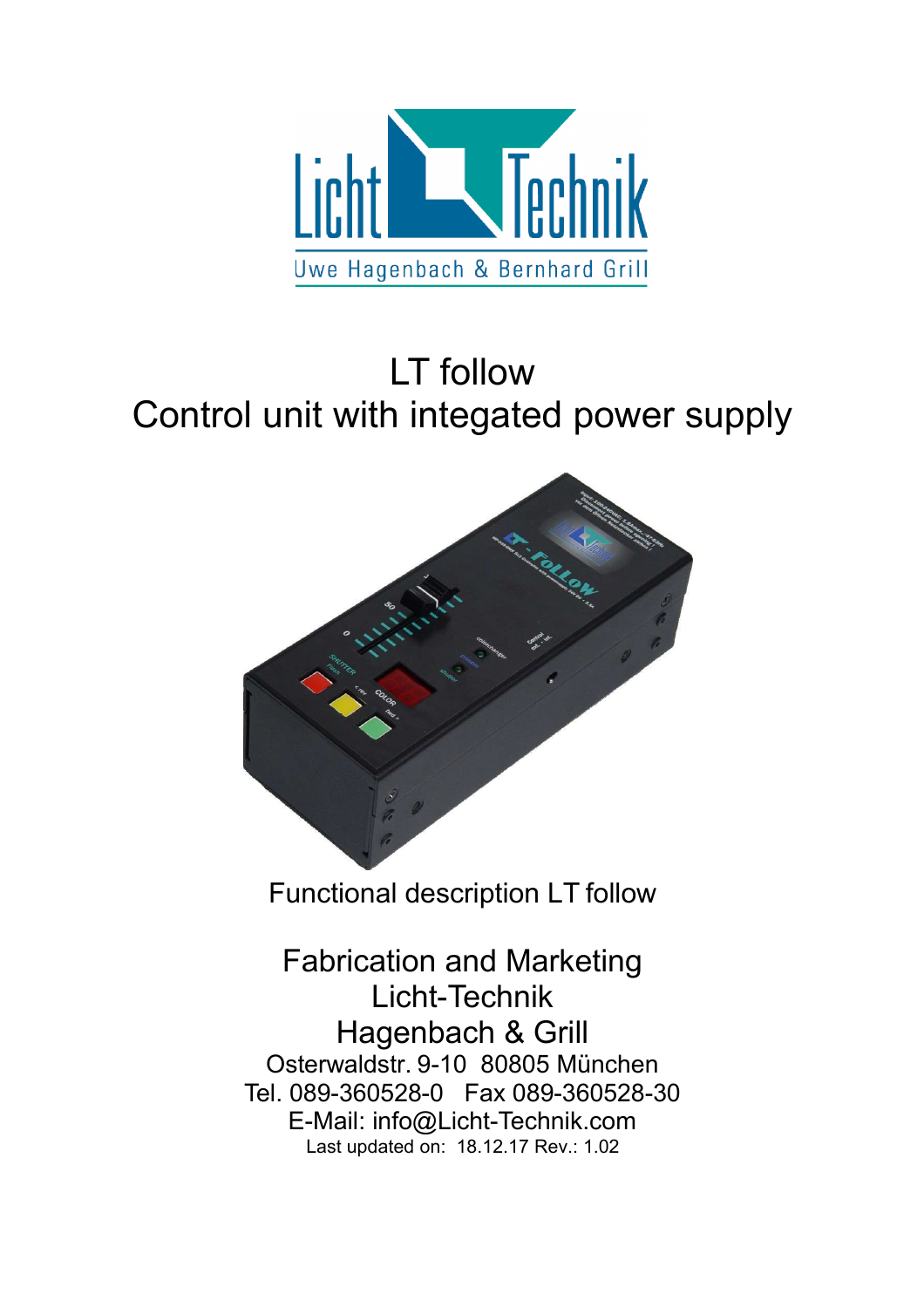Caution! Operate the device only after having read and understood operating instructions!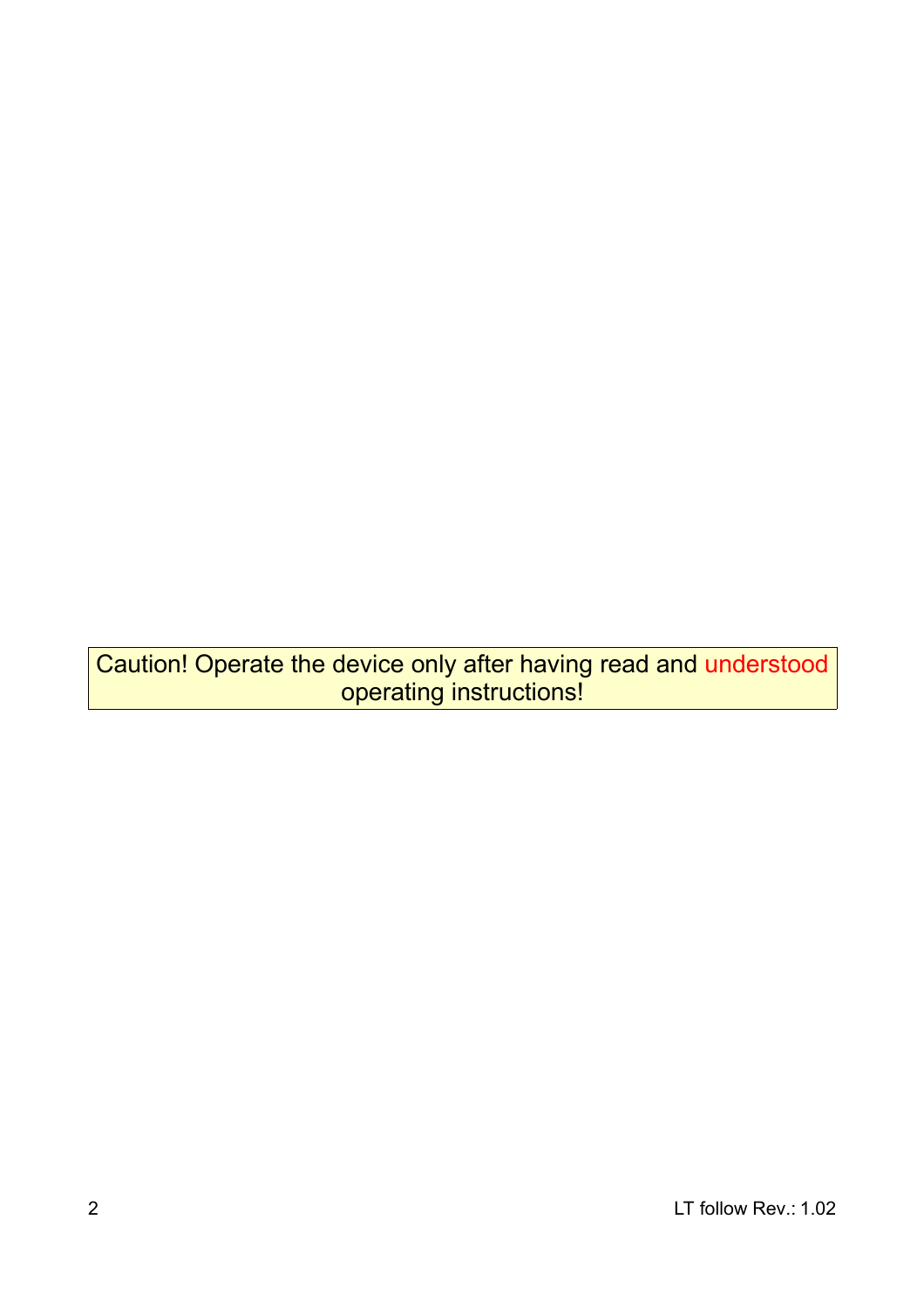### **The control unit LT follow**

The LT follow is a small and easy to use control panel for one LT dimmer shutter and one LT color changer with standard DMX512-1990 outputs. It has an integrated power supply with 2,5A (60W).

It is very useful in combination with follow spot lamps. The color can be easily set by pressing a knob and the dimmer can be adjusted with the fader.

An extern/intern switch can be used to operate the device as stand alone or in combination with the main control desk. In this case a master channel can determine the maximum shutter position.

The fan of the color changer is controlled via the position of the dimmer shutter. The maximum fan speed can be set at the color changer.

The device uses the Licht-Technik talk back protocol "Netspider" to read all required information from the devices.

The device can be operated with 100 - 240VAC; 47-63Hz. The power supply is designed in switching technology to provide high reliability and reduction of heat.

The housing is 2mm powder coated.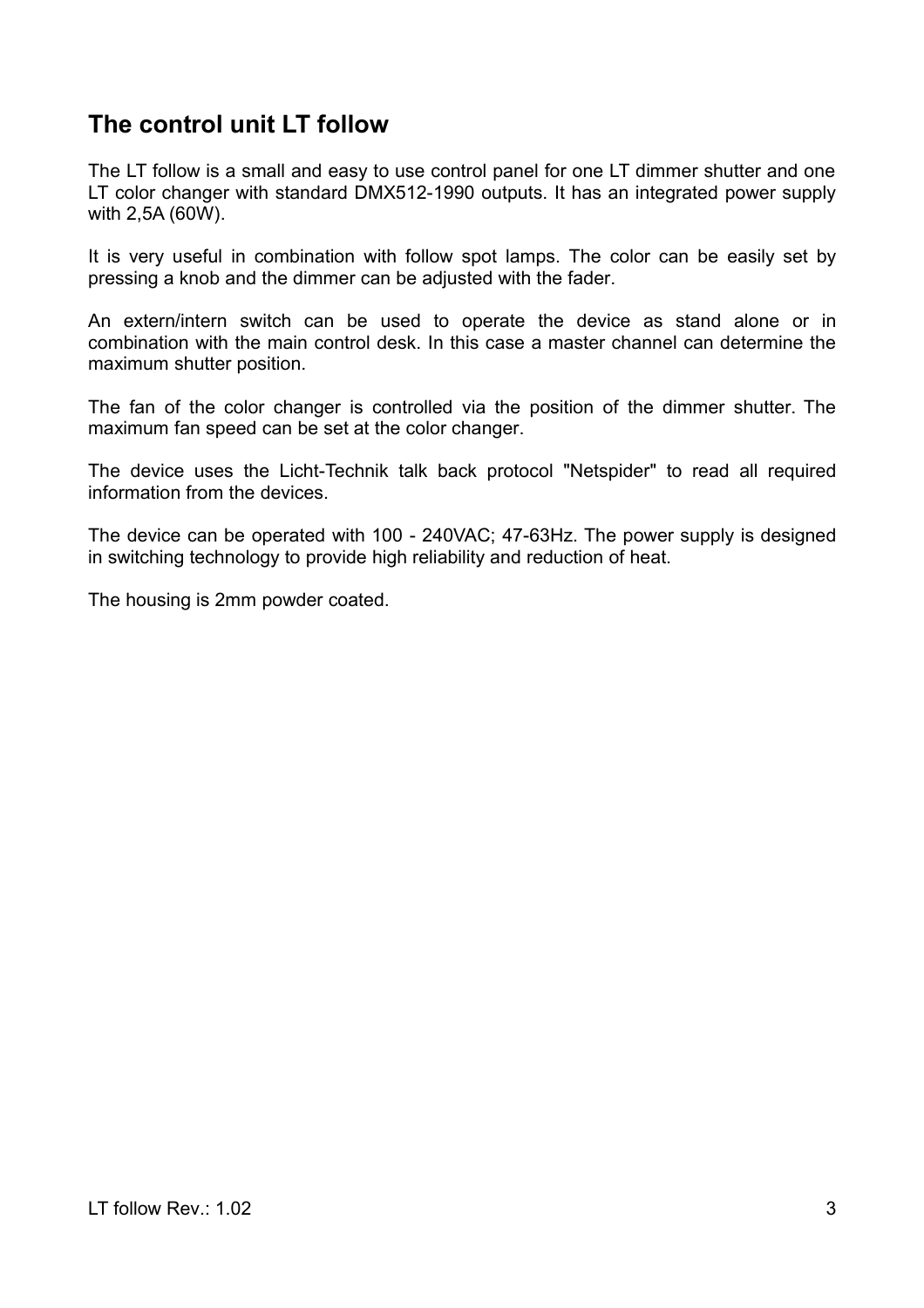# **Table of content**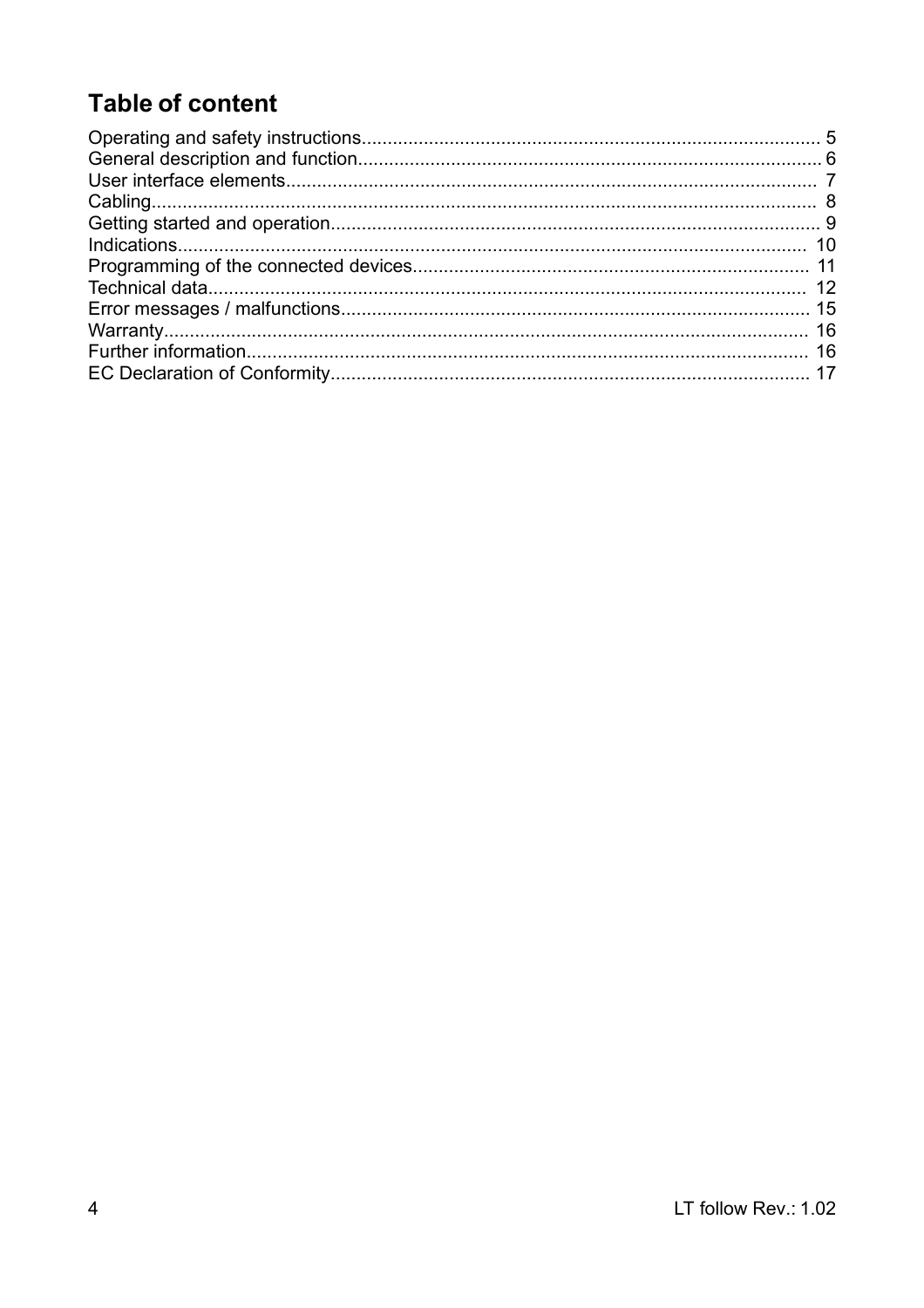### **Operating and safety instructions**

### **Before opening the housing disconnect the device from the mains !!!**

**Do not** try to touch the electronic through any openings, also with any objects. This can cause an electrical accident that can lead to death!

Use the panel only in **horizontal** position

Admissible **ambient temperature**: 0..+40 °C.

The device is **not** for use in **outside** area. Only applicable indoor in clean and dry environment.

The device must be kept **dry**. In case of water condensation a waiting period of 2 hours is necessary until the state of being acclimatised is reached.

Observe **mains** supply voltage: 100 - 240VAC; 47-63Hz.

Maximum power output: 60W.

Only Licht-Technik devices can be connected and operated correctly. Connected number and types of devices can be:

- No device **or**
- 1 Dimmer Shutter **or**
- 1 Color changer **or**
- 1 Dimmer shutter and 1 Color changer

When it has to be assumed that a safe operation is no longer possible, the equipment must be switched off immediately and be secured against unintended operation.

#### **This is the case when**

- the equipment shows visible damages;
- the equipment is no longer functional;
- parts of the equipment are loose or slackened;
- connecting lines show visible damages.

Prior to starting the equipment the user must check the usefulness of the device for its intended purpose. In particular, Licht-Technik shall decline any liability for damages of the equipment as well as for consequential damages resulting of the device being used inappropriately, of inexpert installation, incorrect starting and use, and of non-compliance with the valid safety regulations.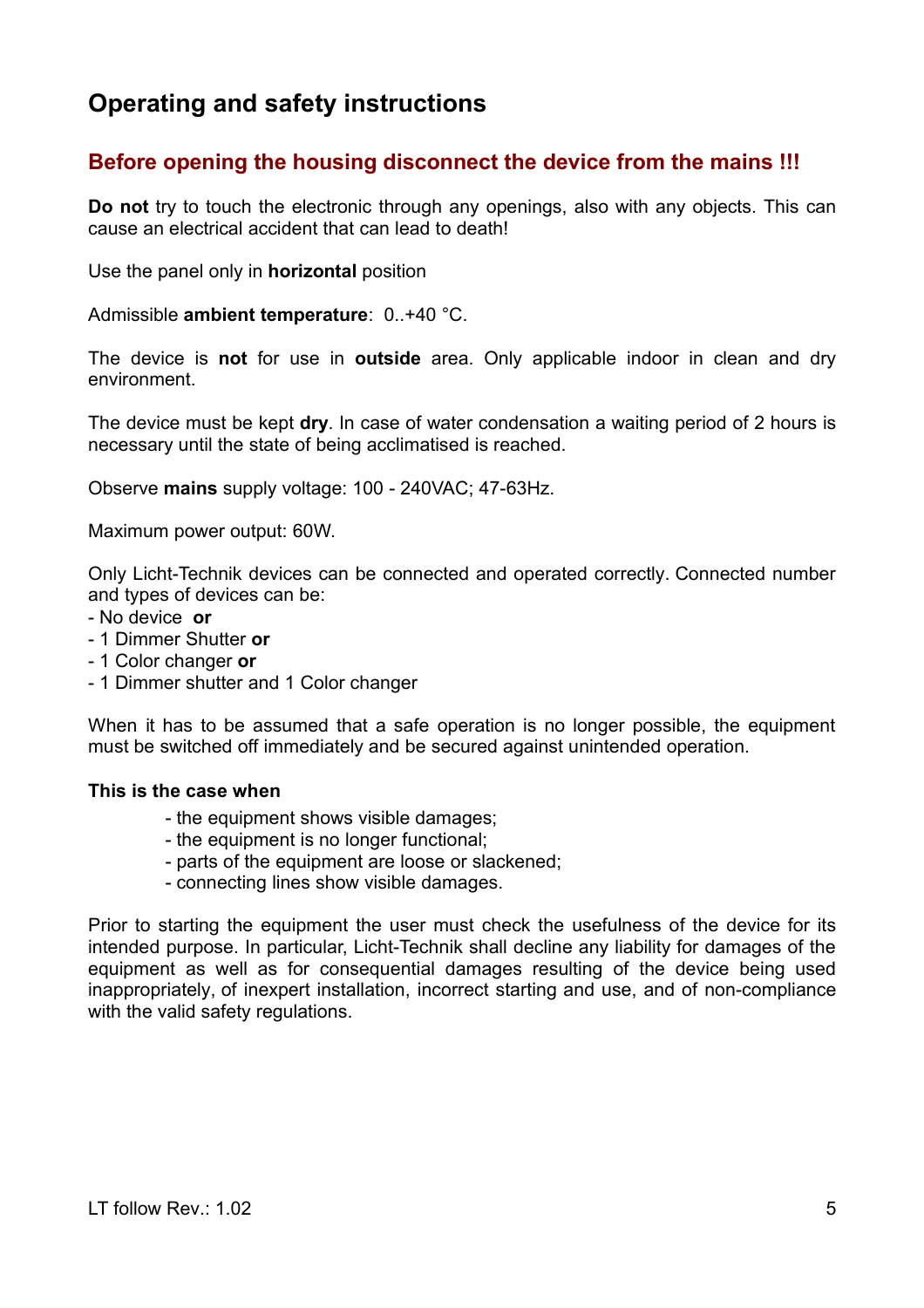### **General description and function**

Power up of the LT follow must be done with switched on and connected devices. The reason is that the LT-follow is looking for devices only in the first second after power up, because there should be no communication during normal operation. If the device would try to find new devices all the time, a fade over for example would result in a bad movement of the shutter, because movement information would be lost during a communication.

After one second the LT follow has collected all information of the connected devices via the Licht-Technik Netspider protocol. It reads the following parameters:

- Type of device
- 1. DMX-address (position)
- Maximum fan-speed-value of the color changer (Menu P22), if connected.
- Speed channel (P02), if color changer is connected.
- Speed of color changer if connected.

After cabling and the first power-up the user must program the dimmer shutter and Color changer.A seperate DMX-address must be set for the four functions.

After that, you have to power down the LT follow to read the new parameters, the devices must be kept switched on. After powering up again the system is ready for operation.

The buttons "forward" and "back" control the color. These buttons have a rollover function, this means, if the last color is the current frame and the forward button is pressed the color changer is controlled to move to frame one.

The "flash" button is for setting the fader value to maximum.

The external/internal switch can be used to select the operation mode. In internal mode the shutter and the color changer is controlled by the LT follow. In external mode, the LTfollow handles the incoming value of the programmed shutter position address as a master value. The color changer is controlled from the main desk in external mode except the fan, because the DMX-channels are put through by the LT follow.

The current control option is indicated by the right dot of the 7-segment display. It lights when the external operation is selected.

The fan is automatically controlled with the shutter position and the master value programmed directly at the device. This means, if the shutter is fully open (DMX out = 100%) the fan speed is the programmed master value. If the shutter is fully closed (DMXout = 0%) the fan speed is 0. All other speeds are calculated linear depending on the shutter position and the master value.

The speed of the color changer in internal mode is set in P20 directly at the device.

If only a color changer is connected, the fan is controlled in internal and external mode by the fader.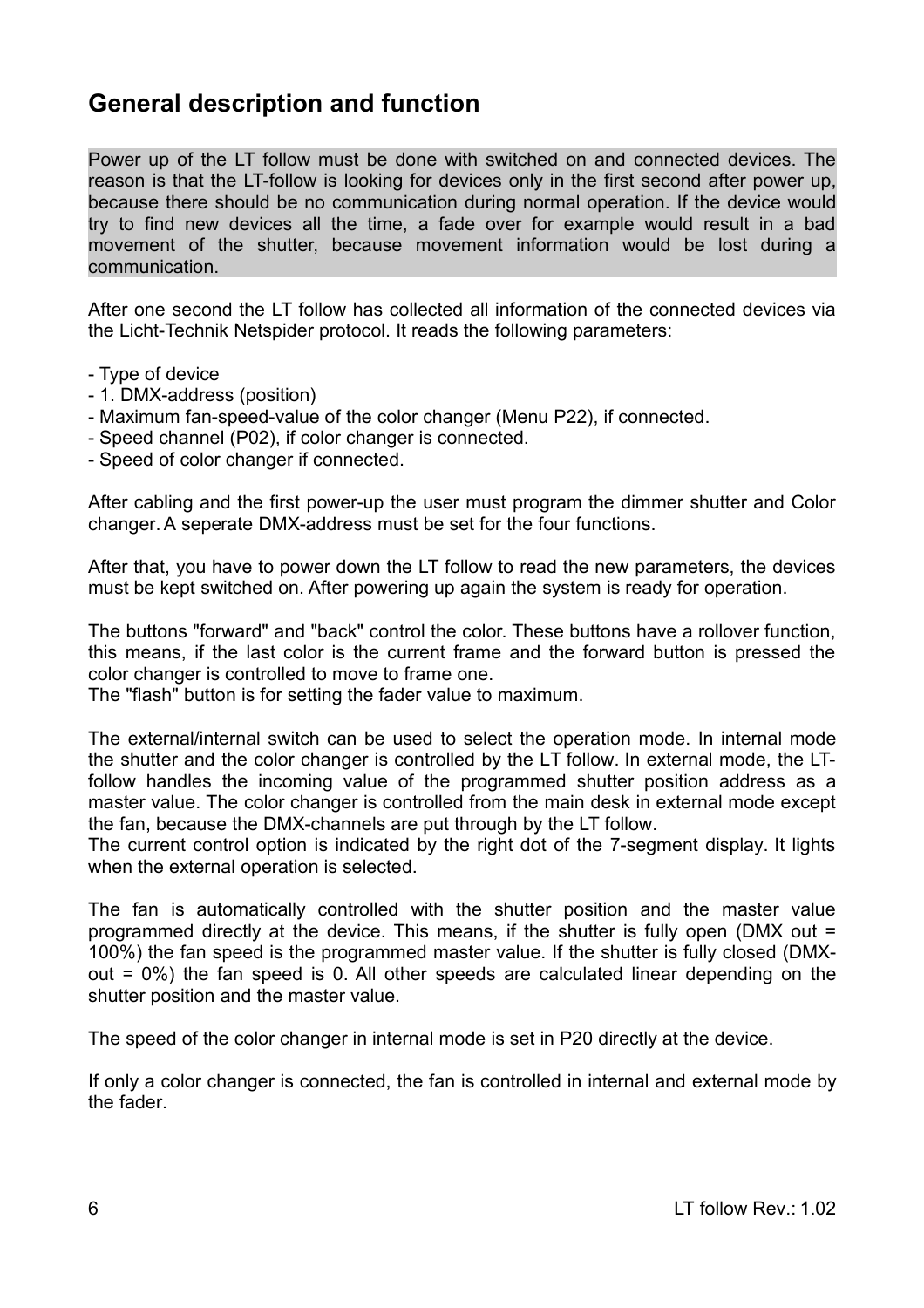# **User interface elements**

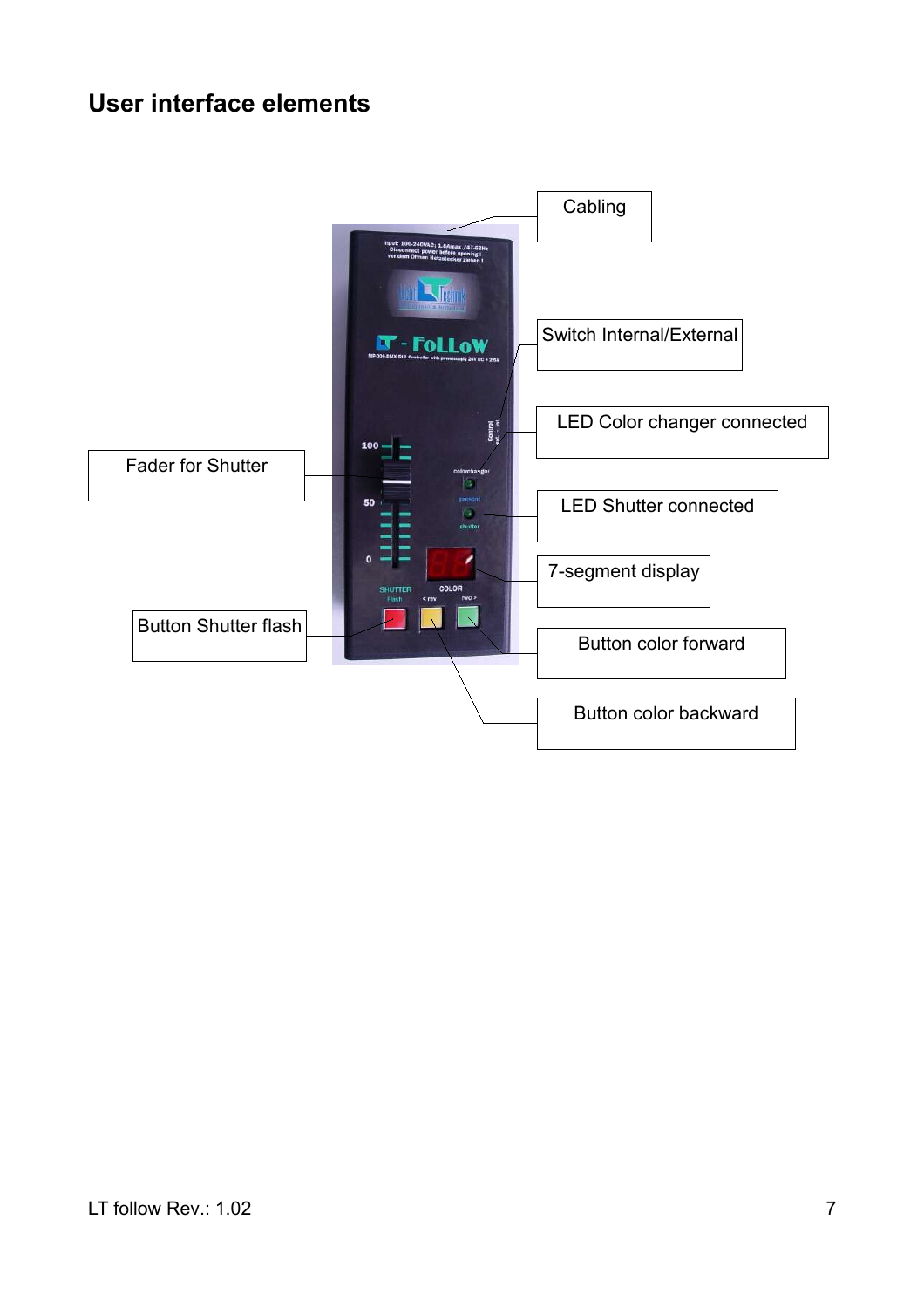# **Cabling**



Important! Check the mains voltage: 100 - 240VAC; 47-63Hz.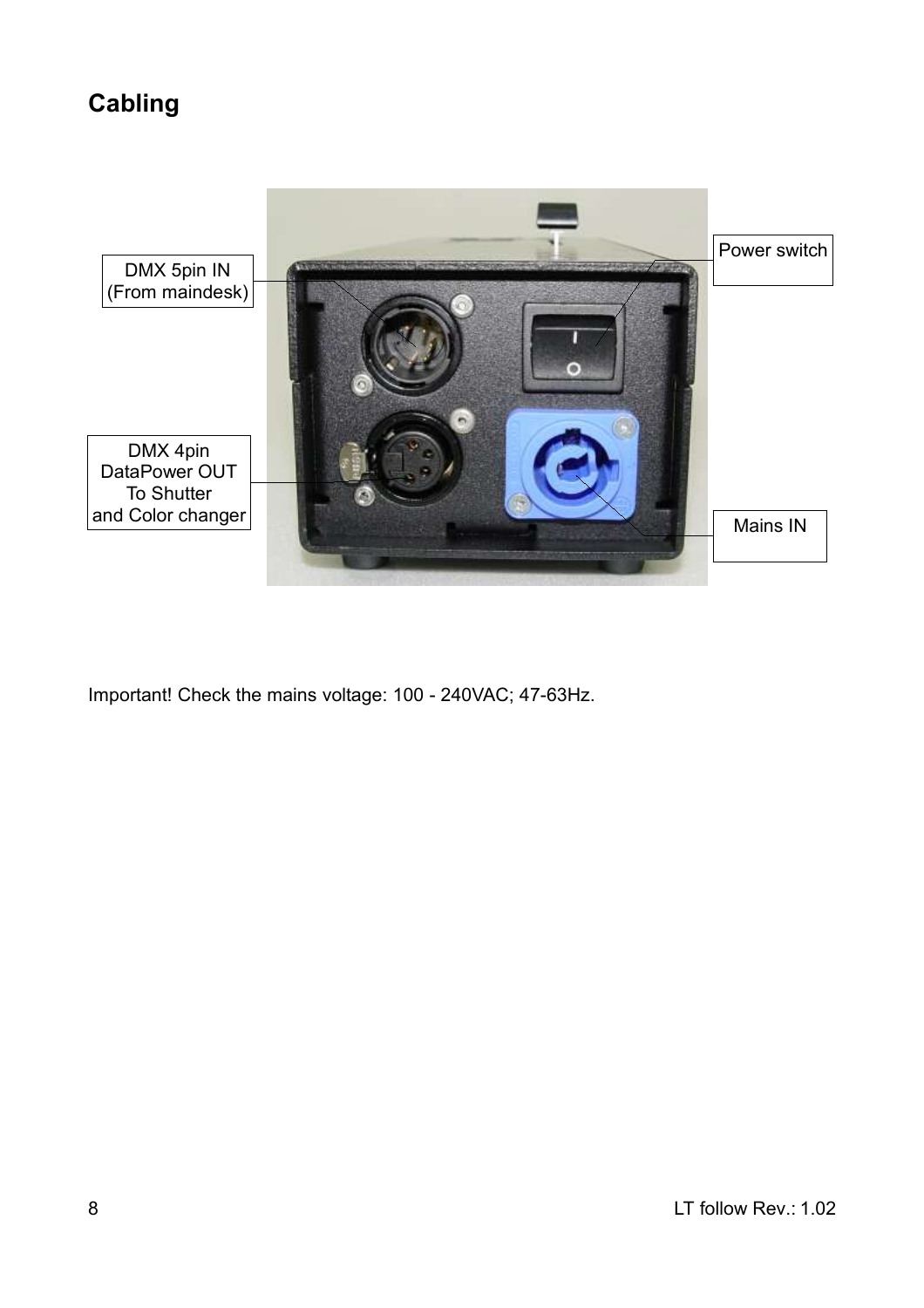### **Getting started and operation**

Switch off all devices and the LT-follow. Cable the system like illustrated on page 8. Switch on the devices. Switch on the LT-follow. After power up the LT follow shows "**SE**". This means the device is in **SE**tup and **SE**arch mode. After one second the device should have found the devices an indicates this with the two LEDs.

**Please note**: Make sure that the devices are switched on. The LT follow will not connect to devices which are powered after the LT-follow!

The LT follow shows "Er" after one second in one of the following situations:

- No device is connected
- Devices are connected but powered off
- The devices are powered on after the LT follow.

The different indications of the 7-segment display are descriped in the next chapter on page 10.

#### **Operation of Color changer in internal mode:**

The color changer is operated by the forward and back button. Pressing the forward button increases the the current color number by one. Pressing the back button decreases the current color number by one.

If the first color is reached and the back button is pressed the new color number will be the last color number.

If the last color is reached and the forward button is pressed the new color number will be number one. The speed of the color changer is set in Menu P20 at the device.

#### **Operation of Color changer in external mode:**

The DMX channels are put through the LT follow, so that the color changer is controlled by the main desk, except the fan. The fan is still controlled by the dimmer shutter position. If only a color changer is connected the fan is controlled by the fader.

#### **Operation of dimmer shuter in internal mode:**

Use the fader to position the dimmer shutter!

#### **Operation of dimmer shutter in external mode:**

The external DMX-signal is the master value for the dimmer shutter. The 100% position of the fader is the value of the master.

All unused DMX-channels are put through the LT-follow.

Always perform a reset (power off LT follow) after:

- Changing any relevant parameters.
- Changing the cartridge of the color changer.
- Changing one or both device(s).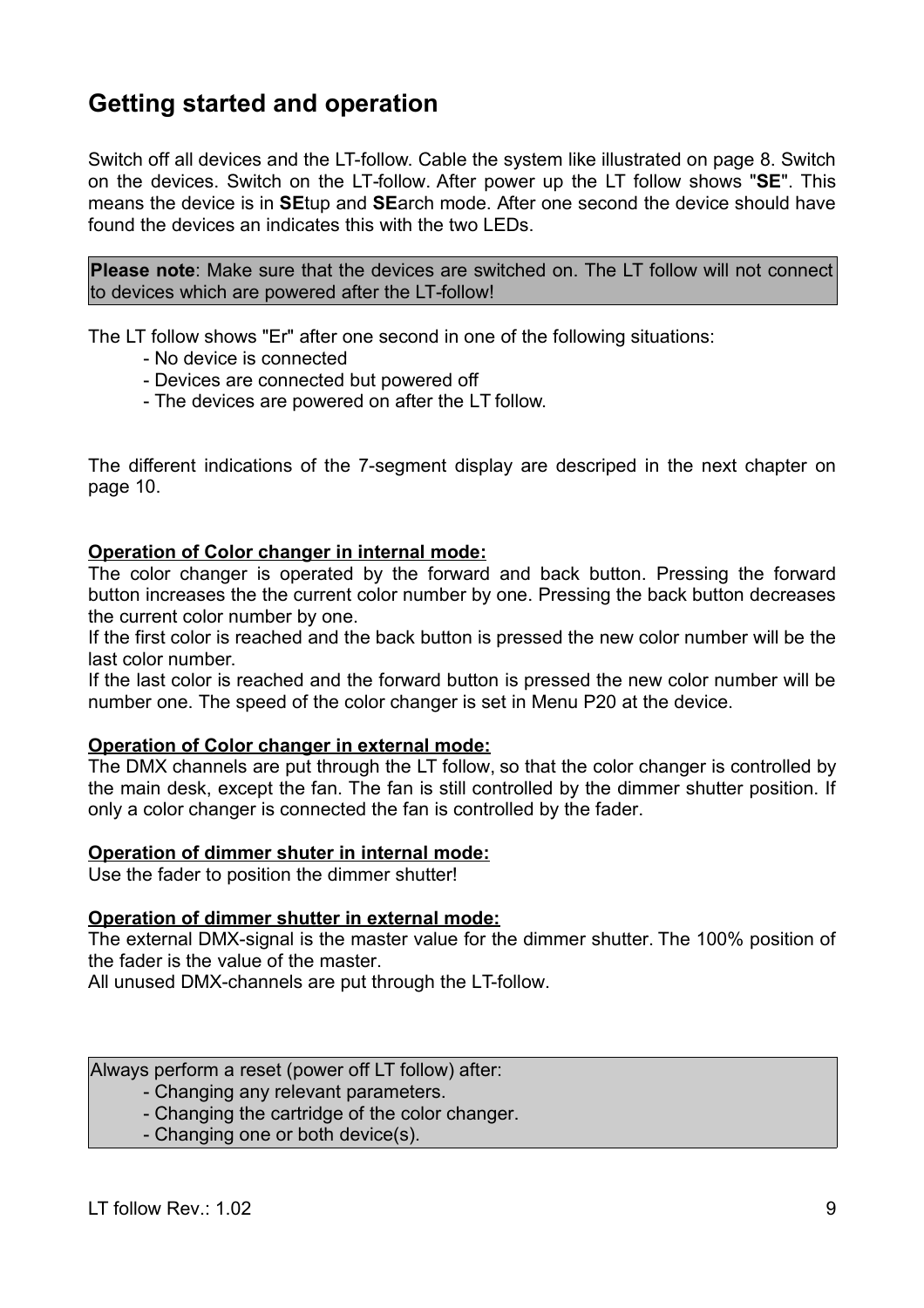# **Indications**

| Mode           | <b>Connected devices</b>  | <b>Indication</b>               | <b>Remark</b>               |
|----------------|---------------------------|---------------------------------|-----------------------------|
|                |                           |                                 |                             |
| Switch on time | don't care                | <b>SE</b>                       | Searching for 1 sec.        |
|                |                           |                                 |                             |
| Internal       | none                      | Er                              | Error                       |
| Internal       | Shutter                   | DMX-value shutter position in % |                             |
| Internal       | 1 Color changer           | Color number                    |                             |
| Internal       | 1 Shutter 1 Color changer | Color number                    |                             |
|                |                           |                                 |                             |
| External       | none                      | Er                              | Error                       |
| External       | Shutter                   | DMX-value shutter position in % |                             |
| External       | 1 Color changer           | <sub>CC</sub>                   | CC = Color changer External |
| External       | 1 Shutter 1 Color changer | DMX-value shutter position in % |                             |

The right dot of the 7-segment display shows the current mode. It is lightened when is external mode.

The two green LEDs show which devices have been found.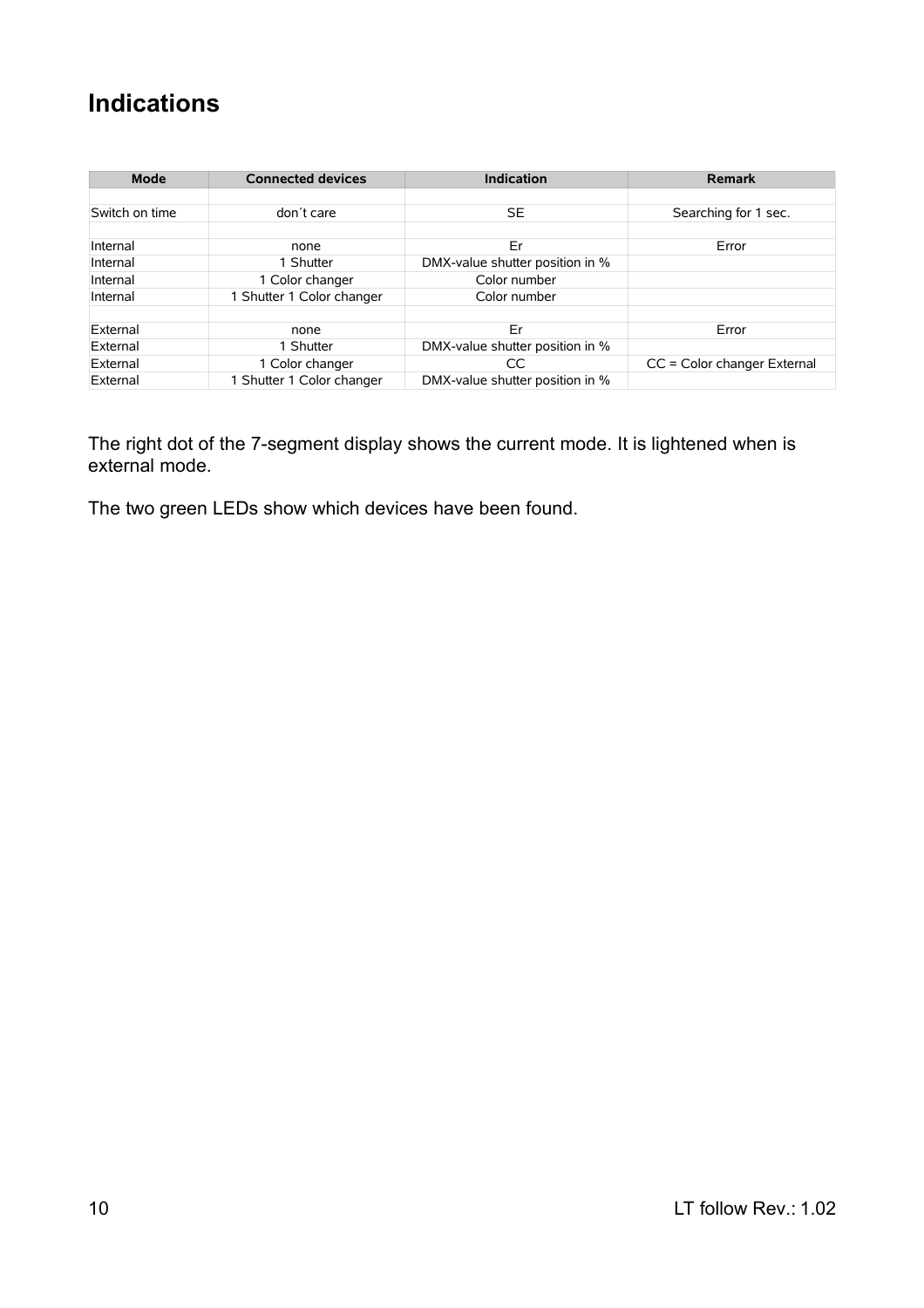### **Programming of the connected devices**

| <b>Device</b> | Menu            | <b>Description</b>              | Value | Remark                                |
|---------------|-----------------|---------------------------------|-------|---------------------------------------|
|               |                 |                                 |       |                                       |
| Color changer | P <sub>01</sub> | DMX-address position            | 1.512 |                                       |
|               | P <sub>02</sub> | DMX-address Color changer speed | 1.512 |                                       |
|               | P03             | DMX-address fan speed           | 1.512 |                                       |
|               | P <sub>11</sub> | Move mode color changer         |       | frame by frame                        |
|               | P <sub>20</sub> | Internal color changer speed    | 0.255 | Used as speed for CC in Internal mode |
|               | P <sub>22</sub> | Internal fan speed              | 0.255 | Used as master for fan control        |
|               |                 |                                 |       |                                       |
| Shutter       | P <sub>01</sub> | DMX-address position            | 1.512 |                                       |
|               | P <sub>15</sub> | Shutter move mode               | 3     | One Channel mode                      |

Make sure that no DMX-address is used two times. For example, do not use the same address for position and fan.

Always perform a reset (power off LT follow) after:

- Changing any parameters shown in the table above.
- Changing the cartridge of the color changer.
- Changing one or both device(s).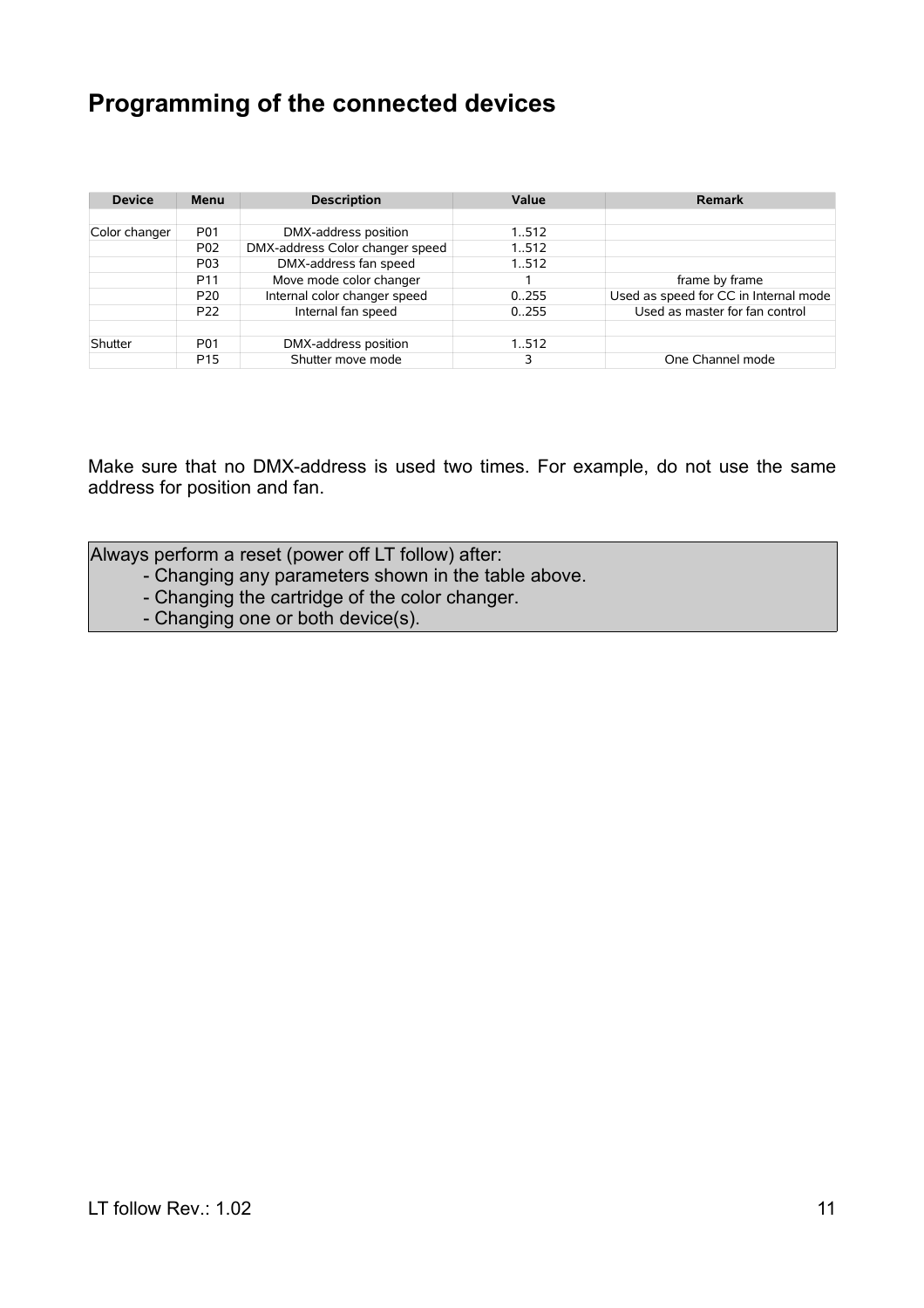# **Technical data**

Weight and dimensions:

| Length | <b>Width</b>    | <b>Height</b> | Weight |
|--------|-----------------|---------------|--------|
|        |                 |               |        |
| 235 mm | $93 \text{ mm}$ | 80 mm         | 1ka    |

| <b>Mains voltage:</b>           | 100 - 240VAC; 47-63Hz        |
|---------------------------------|------------------------------|
| Admissable ambient temperature: | 0.40 °C                      |
| <b>Maximum power output:</b>    | 60W; 2,5A                    |
| <b>Output voltage:</b>          | 24 V DC                      |
| <b>Fuse:</b>                    | internally, 200mA, slow blow |

Pin configuration:

| <b>OUT 4pin:</b> | 4pin. XLR female, gold contacts<br><b>PIN 1 0 V (GND)</b><br>$PIN 2 Data -$<br>PIN 3 Data $+$<br>$PIN 4 + 24 V DC$<br>Housing: shield                | cross section min $0.75$ mm <sup>2</sup><br>cross section min 0,25mm <sup>2</sup><br>cross section min 0,25mm <sup>2</sup><br>cross section min 0,75mm <sup>2</sup>                                       |
|------------------|------------------------------------------------------------------------------------------------------------------------------------------------------|-----------------------------------------------------------------------------------------------------------------------------------------------------------------------------------------------------------|
| IN 5pin:         | 5pin. XLR male, gold contacts<br>PIN 1 Shield<br>PIN 2 Data -<br>PIN 3 Data +<br>PIN 4 not connected<br>PIN 5 not connected                          | cross section min 0,25mm <sup>2</sup><br>cross section min 0,25mm <sup>2</sup><br>cross section min 0,25mm <sup>2</sup><br>cross section min 0,25mm <sup>2</sup><br>cross section min 0,25mm <sup>2</sup> |
| Cable 4pin:      | 2x 1mm <sup>2</sup> Power supply (Pin 1 and 4)<br>2x 0,25mm <sup>2</sup> twisted pair, 110 Ohm characteristic impedance (Pin 2)<br>and 3). Shielded. |                                                                                                                                                                                                           |
| Cable 5pol:      | $3x$ 0,25mm <sup>2</sup> twisted pair (pin 2 and 3),<br>110 Ohm characteristic impedance (pin 2 and 3).<br>Shielded.                                 |                                                                                                                                                                                                           |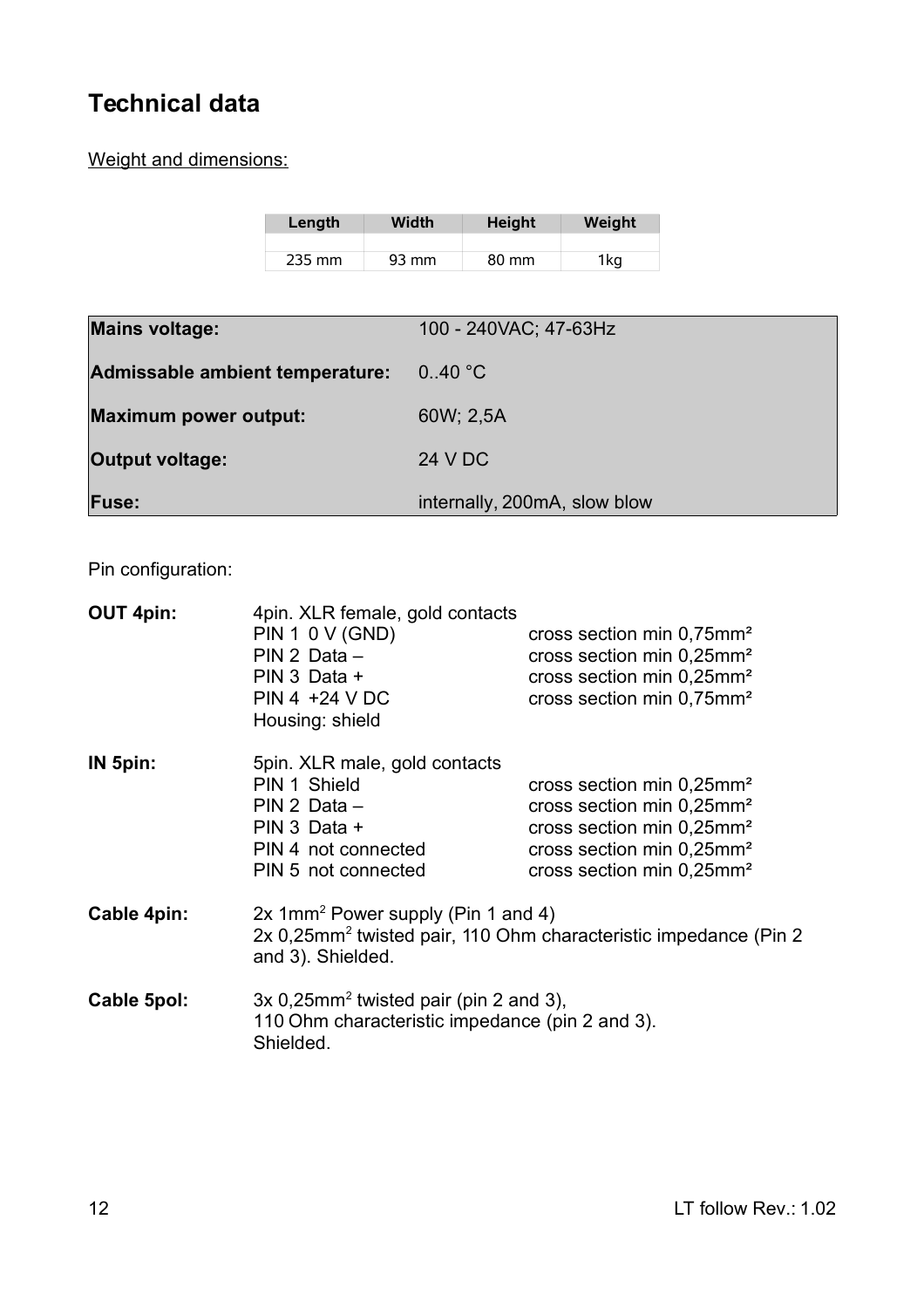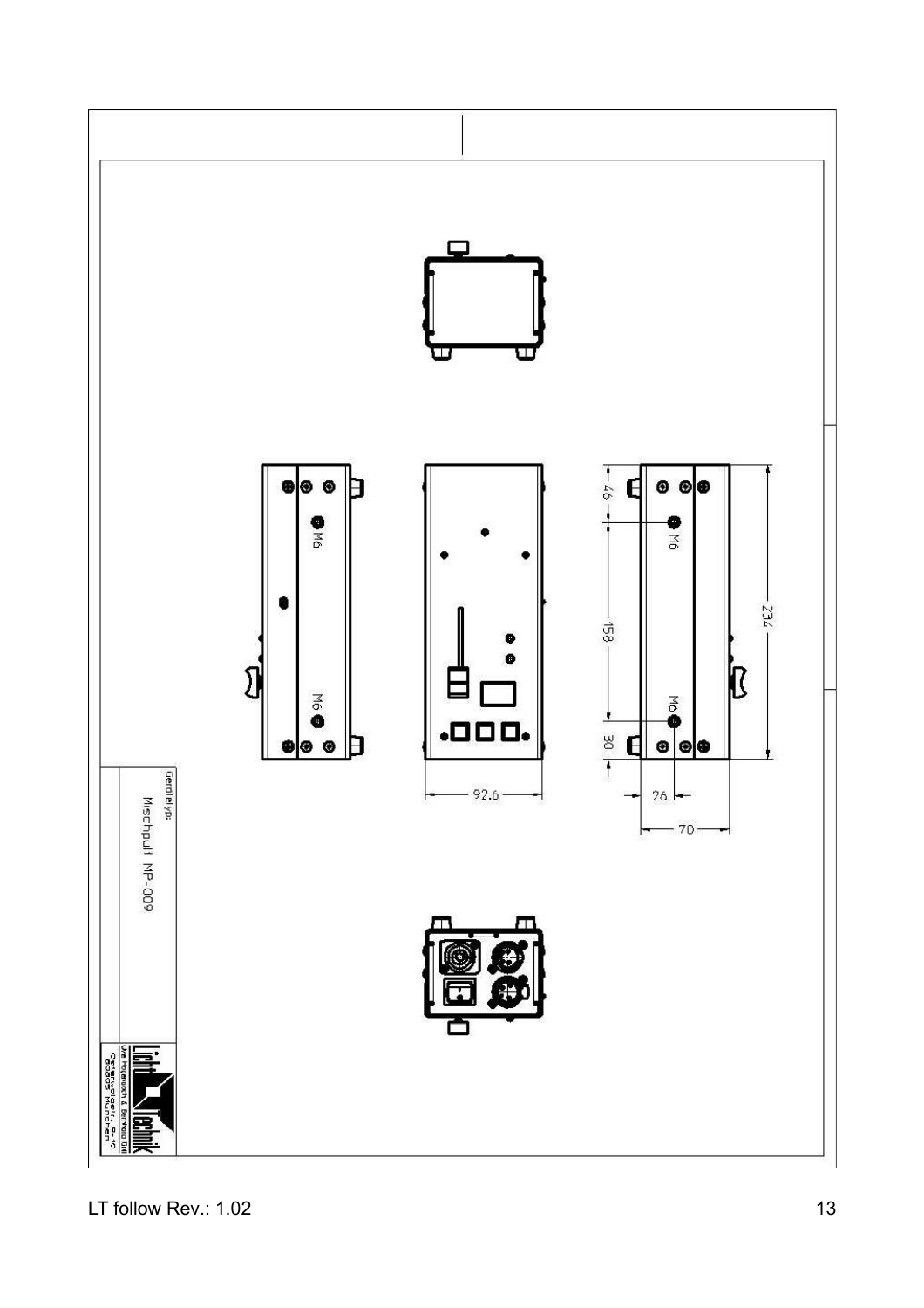### **Error messages / malfunctions**

The built in power supply is short circuit protected, overload proof and very reliable in operation. In case of a defect no changable parts can be reached.

When connecting a defect cable to the 4pin output, it might be possible to break the DMX line driver of older devices. This happens when there is a short circuit from 24V to pin 2 or 3. The LT-follow and all new devices have voltage-protected line drivers up to 60V.

No LED lights after power up

- Is the mains cable connected?

- Check the fuse (200mA, slow blow). Replace if broken. Do not short circuit it!

Er: No devices are connected

- Connect a color changer and/or a shutter.

E1: DMX-signal missing in external mode

- Is the main desk sending a signal?
- Is the DMX input line right connected?

- Check the 5pin input cable for interruption in Pin2 and/or Pin3.

E2: DMX-signal interchanged in external mode

- Check the 5pin input cable for an interchange of Pin2 and Pin3.

E3: DMX-position address error

- Did you program the addresses for shutter-position, color-changer-position, and fan speed right? Program a seperate address for each function and repower the LT follow.

The fan does not work or does not work like desired

- Did you program the fan address right? You have to set the fan address of the device by hand (P03, see table on page 11) to position-address +2 !!

The color changer does not move

- Internal mode: Is a speed given in P20? Check P20 at the color changer.

- External mode: Is a speed given by the main desk? Check the incoming DMX-value of the speed channel!

If the error could not be recovered please contact Licht-Technik!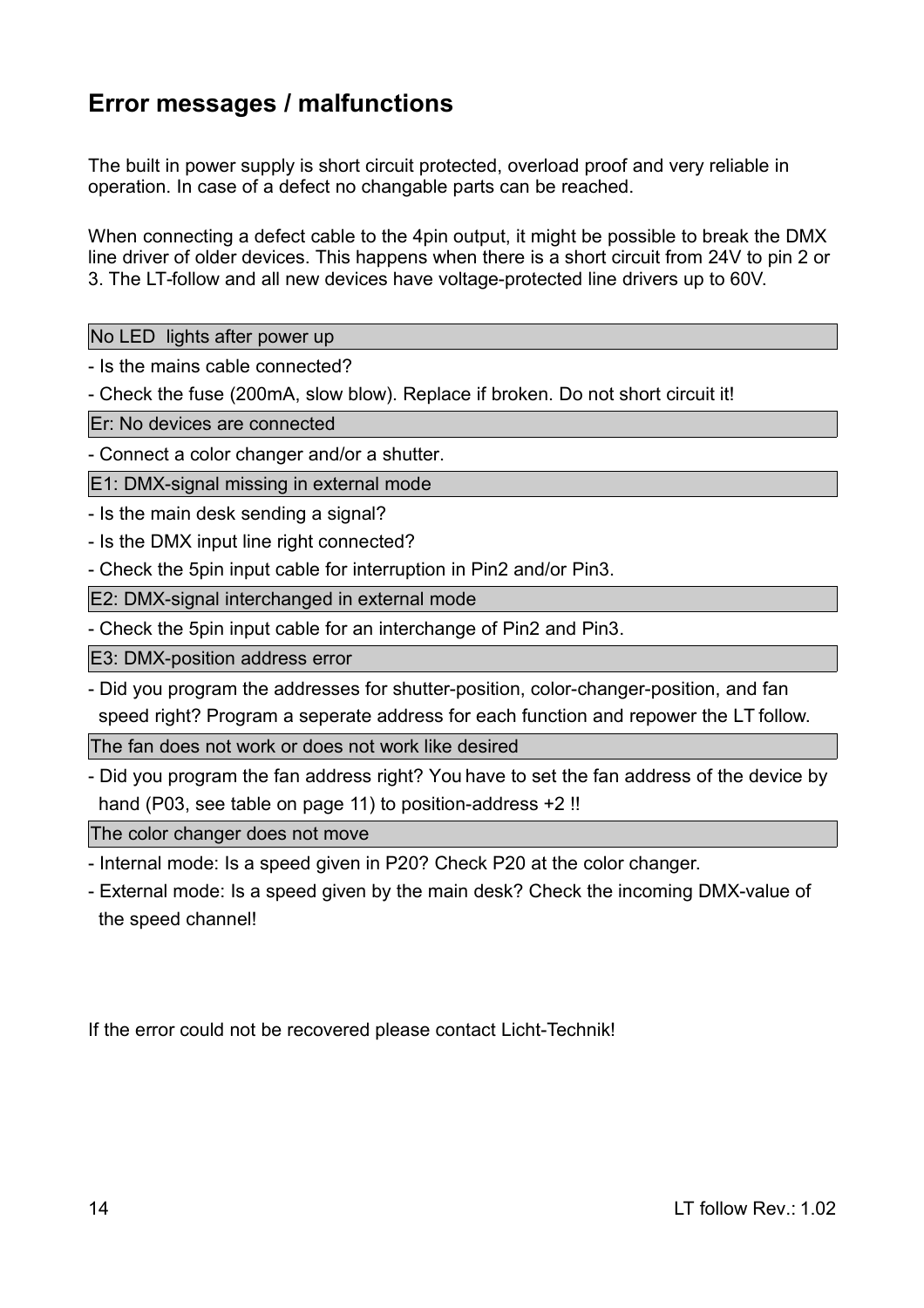### **Warranty**

The warranty for our products is 2 years. It comprises any repair of failures – free of charge – which can be proved to result from defects of fabrication.

Warranty expires when:

- the device was modified or attempted to be repaired
- damages were caused by the intervention of foreign persons
- damages are due to noncompliance with the operating instructions
- the device was connected to an incorrect voltage or incorrect type of current
- the device was incorrectly operated or when damages were caused by negligent handling or misusage

All maintenance and servicing works related to the product must be carried out by the company *Licht-Technik. Licht-Technik* shall not assume any liability for losses or damages of any kind being the results of inexpert servicing.

### **Further information**

This document and the information contained therein are subject to copyright and neither the whole nor any part of it may, and this is also valid for the described product, be reproduced, copied or recorded in any form without the prior written authorization of *Licht-Technik Vertriebs GmbH*.

The products of *Licht-Technik GmbH* are subject to constant development. Therefore *Licht-Technik* reserves the right to modify components, motors and also technical specifications any time and without prior notice.